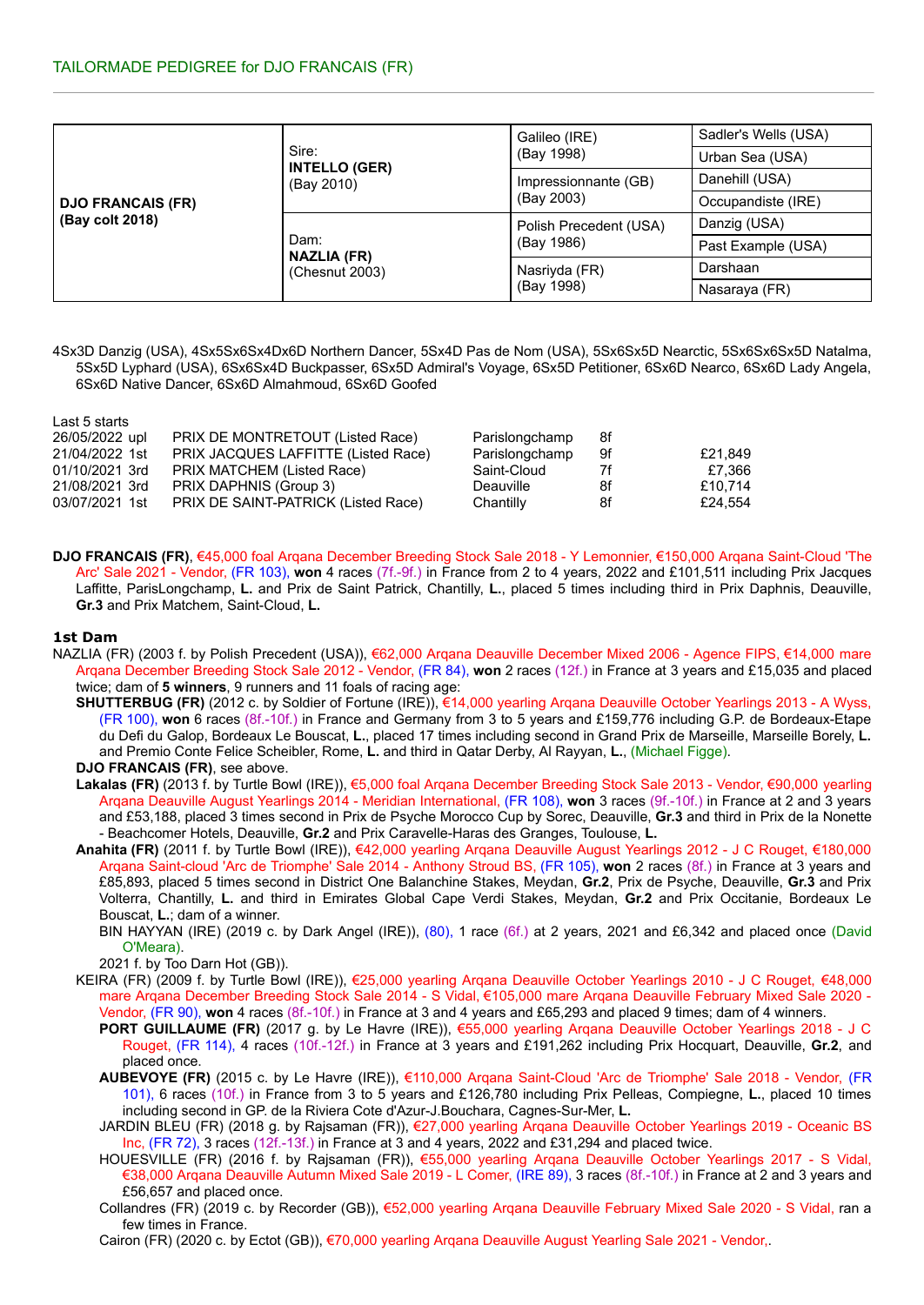La Couture (FR) (2021 f. by Le Havre (IRE)).

Sinnazli (FR) (2010 c. by Sinndar (IRE)), €3,500 yearling Arqana Deauville Autumn Mixed Sale 2011 - B de Montzey, (FR 57), placed twice in France at 3 years and £3,049.

Nazana (FR) (2008 f. by Anabaa Blue (GB)), €16,000 yearling Argana Deauville October Yearlings 2009 - P Brandt (P.S.), (FR 68), placed once in France at 2 years and £3,689; dam of a winner.

RED ZONE (FR) (2013 c. by Turtle Bowl (IRE)), €11,000 yearling Osarus Yearling September Sale 2014 - Vendor, 2 races (8f.-11f.) in Denmark and Sweden at 3 and 5 years and £14,067 and placed 12 times.

Slava d'Alben (FR) (2014 f. by Sageburg (IRE)), €3,500 yearling Arqana Deauville Autumn Mixed Sale 2015 - Vendor, (FR 59), placed once in France at 3 years and £1,368.

La Diva d'Alben (FR) (2019 f. by Wings of Eagles (FR)).

Sotret d'Alben (FR) (2021 c. by Taj Mahal (IRE)).

# **2nd Dam**

NASRIYDA (FR) (1998 f. by Darshaan), €21,000 mare Arqana Deauville December Mixed 2007 - FBA, €11,000 mare Arqana Deauville December Mixed 2008 - Gonzalez Gonzales, ran once in France at 3 years; dam of **3 winners**, 7 runners and 8 foals of racing age:

**Nizamabad (FR)** (2006 c. by Gold Away (IRE)), (FR 98), **won** 3 races in France and Switzerland at 3 years and £87,289, placed second in Prix Georges Trabaud, Marseille Borely, **L.**

NASRINE (IRE) (2008 f. by Barathea (IRE)), €3,000 yearling Arqana Deauville February Mixed Sale 2009 - Vendor, €26,000 yearling Baden-Baden October Mixed 2009 - Iva Alles, €2,700 Baden-Baden Spring Horses In Training Sale 2012 - A Hendriks, €5,500 mare Arqana December Breeding Stock Sale 2015 - Vendor, €22,000 mare Arqana December Breeding Stock Sale 2017 - Tried & True BS, (GER 58), **won** 2 races in Belgium and Germany at 4 and 6 years and placed 6 times; dam of a winner.

**NO LIMIT CREDIT (GER)** (2017 f. by Night of Thunder (IRE)), €480,000 Arqana December Breeding Stock Sale 2020 - FBA, €340,000 Arqana December Breeding Stock Sale 2021 - Vendor, (GER 92), 4 races in Germany at 2 and 3 years and £264,932 including Schwarzgold-Rennen, Cologne, **Gr.3**, placed third in Bayerisches Zuchtrennen, Munich, **Gr.1**.

NAZLIA (FR), see above.

### **3rd Dam**

NASARAYA (FR) (1992 f. by Dancing Brave (USA)), €6,500 Agence Francaise Deauville December Mixed 2002 - E Puerari, (FR 85), **won** 1 race in France at 3 years and placed once; dam of **2 winners** including:

NAIYSAN (FR) (2002 g. by Sendawar (IRE)), €11,000 Goffs February Mixed 2005 - O Finnegan, (IRE 82), **won** 2 races and placed 3 times.

## **4th Dam**

- NIECE DIVINE (1976 f. by Great Nephew), **won** 3 races in France at 3 years; dam of **9 winners**, 11 runners and 11 foals of racing age including:
	- **NATROUN (FR)** (1984 c. by Akarad (FR)), **Jt 4th top rated 3yr old colt in France in 1987**, (125), **won** 3 races in France including Prix du Jockey Club Lancia, Chantilly, **Gr.1** and Prix de l'Avre, Longchamp, **L.**, placed fourth in Prix Niel, Longchamp, **Gr.2**; sire.
	- *Nasrani (FR)* (1990 g. by Kahyasi), (FR 84), **won** 1 race in Belgium; also **won** 3 races over jumps in Belgium and France, placed third in Prix Le Guales de Mezaubran Hcp. Hurdle, Auteuil, **L.**

NASARA (FR) (1985 f. by Home Guard (USA)), **won** 1 race in France and placed twice; dam of winners.

- WAKT (GB) (1990 f. by Akarad (FR)), £2,000 Ascot August Mixed 1995 J White, 3,400 gns. Doncaster November Mixed 1996 - T & S B BS, (60), 1 race and placed 3 times; also 2 races over hurdles and 3 races over fences and placed 6 times; dam of *BACK OF THE PACK (IRE)* (2002 f. by Anshan), €8,000 Goffs December National Hunt Sale 2005 - T J Kidd, 3 races over hurdles and 4 races over fences including Dial-a-Bet EBF Novice Chase, Cork, **Gr.3**, *BACK IN A TIC (IRE)* (2006 f. by Flemensfirth (USA)), €3,400 Tattersalls Ireland August National Hunt 2009 - T J Kidd, 2 races over hurdles including Copper Face Jacks Brown Lad Hcp Hurdle, Naas, **Gr.3**.
- NAZEERA (FR) (1987 f. by Lashkari), 11,000 gns. mare Tattersalls December Mares 1998 Emerald BS, 97,000 fr. mare Agence Francaise Deauville December Mixed 2000 - P Nataf, €3,500 mare Agence Francaise Deauville February Mixed 2004 - P Barbe, (FR 108), **won** 1 race in France and placed once; dam of winners.
	- Mezzanine (GB) (1994 f. by Sadler's Wells (USA)), 8,000 gns. Tattersalls December Mares 1997 Forthright Ltd, unraced; dam of **THE KIDDYKID (IRE)** (2000 g. by Danetime (IRE)), 9,000 gns. yearling Doncaster St Leger Yearlings 2001 - C Massey, (112), 8 races including Duke of York Hearthstead Homes Stakes, York, **Gr.2** and Weatherbys Ireland Greenlands Stakes, Curragh, **Gr.3**; grandam of **ON HER TOES (IRE)** (2014 f. by Kodiac (GB)), €155,000 yearling Goffs Orby Yearling Sale 2015 - Cheveley Park Stud, (102), 4 races including Longines EBF Star Stakes, Sandown Park, **L.** and Carraig Insurance EBF Valiant Stakes, Ascot, **L.**, placed third in germantb.com Sweet Solera Stakes, Newmarket, **Gr.3**, **JANE'S MEMORY (IRE)** (2012 f. by Captain Rio (GB)), (104), 2 races including EBF Stallions Cecil Frail Stakes, Haydock Park, **L.**, placed second in Prix du Bois, Chantilly, **Gr.3**, **Jack Who's He (IRE)** (2009 g. by Red Clubs (IRE)), £9,000 yearling Doncaster Premier Yearlings 2010 - D Evans, 4,000 gns. Tattersalls Autumn Horses-in-Training Sale 2013 - Nader FAF Alhajeri, (88), 2 races, placed third in Jaguar XKR-S Winkfield Stakes, Ascot, **L.**; third dam of **Internationaldream (IRE)** (2018 g. by Acclamation (GB)), €38,000 foal Goffs November Foals - Brian Grassick BS, €60,000 yearling Tattersalls Ireland September Yearlings 2019 - A O'Ryan/R Fahey, (97), 2 races, placed third in Molecomb Stakes, Goodwood, **Gr.3**, (Richard Fahey).
	- Brescia (FR) (2001 f. by Monsun (GER)), 30,000 fr. foal Agence Francaise Deauville December Mixed 2001 Vendor, €7,500 Goffs France Summer Mixed 2003 - Highflyer BS, unraced; dam of *JOEY SASA (IRE)* (2009 g. by Winged Love (IRE)), (IRE 93), 1 race; also 2 N.H. Flat Races; also 3 races over hurdles including Kevin McManus Bookmaker Grimes Hurdle, Tipperary, **Gr.3**, placed second in Paddy Power Johnstown Novice Hurdle, Naas, **Gr.2** and Killashee Handicap Hurdle, Punchestown, **Gr.2** and third in Lacy Solicitors Golden Cygnet Nov.Hurdle, Leopardstown, **Gr.2**, (Noel Meade).

NAZIRIYA (FR) (1988 f. by Darshaan), €140,000 mare Goffs Premier Foal & Breeding Stock 2003 - Ennistown Stud, **won** 1 race in France; dam of winners.

**NAZIRALI (IRE)** (1997 g. by Kahyasi), 70,000 fr. Goffs France Autumn November Mixed 2000 - Agence FIPS, (112), 4 races in France and U.S.A. including San Luis Obispo Handicap, Santa Anita, **Gr.2**.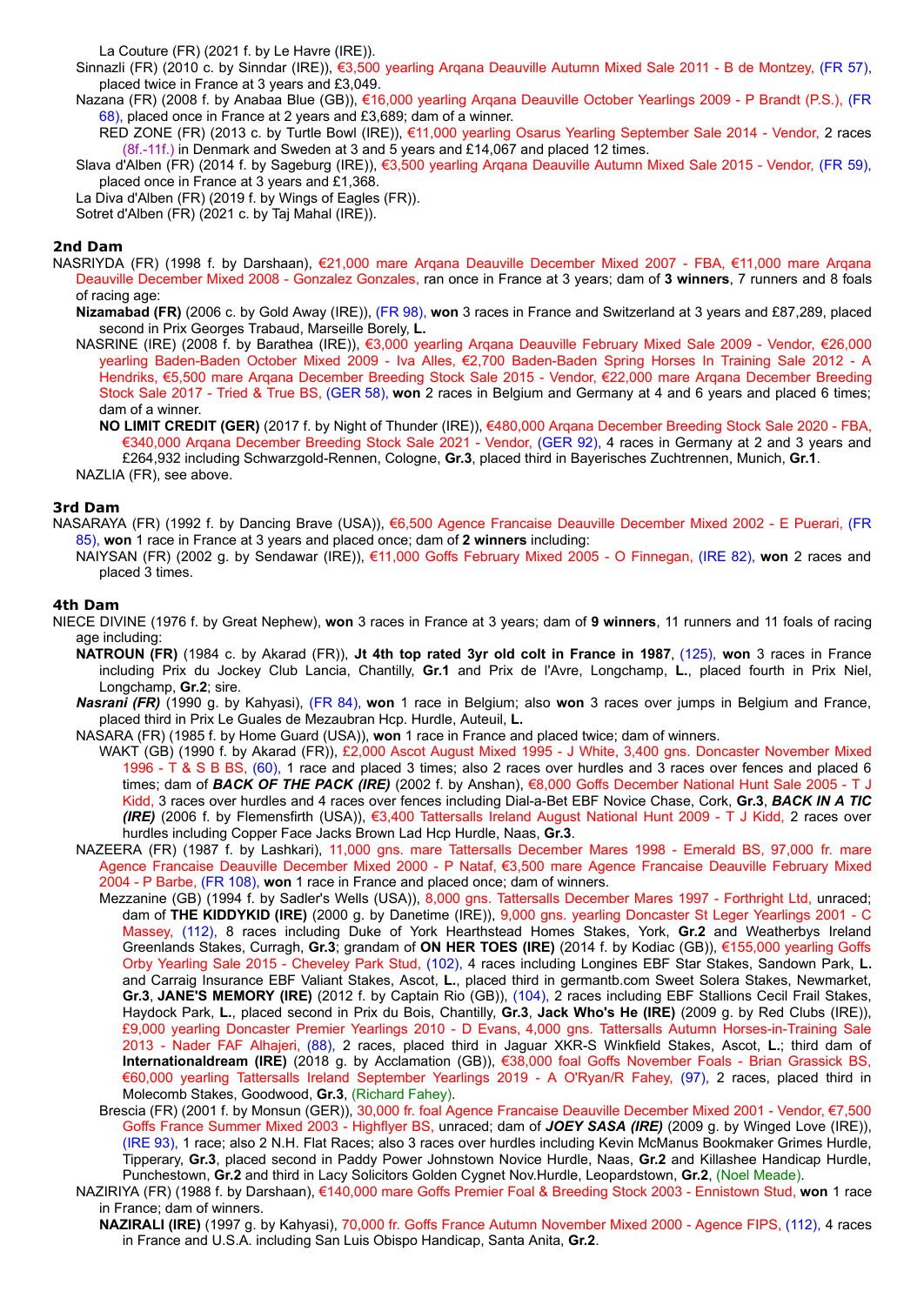*Nasirabad (IRE)* (1994 g. by Shahrastani (USA)), (FR 87), 18 races in France; also 1 race over jumps in France, placed second in Prix Melanos Hurdle, Auteuil, **L.**

Successful Cross Analysis - Group/Listed race performers

INTELLO (GER) bred to daughters of POLISH PRECEDENT (USA) has produced **DJO FRANCAIS (FR)** (2018 c. **L.**w FR, **Gr.3**p FR).

Sire Reference - Race Record

**INTELLO (GER)** 2010 bay by Galileo (IRE) out of Impressionnante (GB) by Danehill (USA). **Jt 3rd top rated 3yr old colt in Europe in 2013. Top rated 3yr old in France in 2013 (9-11f.). Won** 6 races (8f.-10�f.) at home and in France, at 2 and 3 years, £1,359,934 and placed 3 times. **Won** Prix du Jockey Club, Chantilly, **Gr.1**, (2013) **Won** Prix du Prince d'Orange, Longchamp, **Gr.3**, (2013) **Won** Prix Messidor, Maisons-Laffitte, **Gr.3**, (2013) **Won** Ebm-papst Feilden Stakes, Newmarket, **L.**, (2013) **3rd** Poule d'Essai des Poulains Le Parisien, Longchamp, **Gr.1**, (2013) **3rd** Qatar Prix de l'Arc de Triomphe, Longchamp, **Gr.1**, (2013) **3rd** P. Fresnay le Buffard Jacques Le Marois, Deauville, **Gr.1**, (2013) Retired to Stud in 2014.

### Sire Reference - Best Progeny

**INTELLO (GER)** is the sire of **INTELLOGENT (IRE)** (2015 g., dam by Kheleyf (USA), Prix Jean Prat, **Gr.1**), **WALDBIENE (FR)** (2018 f., dam by Observatory (USA), T von Zastrow Stutenpreis, **Gr.2**), **DAWN INTELLO (FR)** (2017 c., dam by Giant's Causeway (USA), La Coupe de Maisons-Laffitte, **Gr.3**, Premio Ambrosiano, **Gr.3**), **JUNKO (GB)** (2019 g., dam by Dynaformer (USA), Prix Noailles, **Gr.3**), **ADHAMO (IRE)** (2018 c., dam by Invincible Spirit (IRE), Prix La Force, **Gr.3**), **BUBBLE SMART (GB)** (2017 f., dam by Grand Lodge (USA), Prix Gladiateur, **Gr.3**), **NOBLE HEIDI (FR)** (2018 f., dam by Orpen (USA), Preis der Winterkonigin, **Gr.3**), **PAO ALTO (FR)** (2017 g., dam by Dashing Blade, Prix La Force, **Gr.3**), **REGAL REALITY (GB)** (2015 g., dam by Medicean (GB), Matchbook Brigadier Gerard Stakes, **Gr.3**, Bonhams Thoroughbred Stakes, **Gr.3**, Sovereign Stakes, **Gr.3**), **YOUNG RASCAL (FR)** (2015 g., dam by Clodovil (IRE), Centennial Celebration MBNA Chester Vase, **Gr.3**, Royal British Legion St Simon Stakes, **Gr.3**, Dubai Duty Free Legacy Cup Stakes, **Gr.3**, N E Manion Cup, **Gr.3**), **SLALOM (FR)** (2016 c., dam by Selkirk (USA), Prix Noailles, **Gr.3**)

### Sire Statistics

**INTELLO (GER)** Retired to Stud in 2014. 6 crops of racing age.

| Lifetime Flat (Europe)*               | <b>Runners</b> | Winners | % W/R                | Races Won | Places   | £                           |
|---------------------------------------|----------------|---------|----------------------|-----------|----------|-----------------------------|
|                                       | 305            | 155     | 50.8                 | 344       | 716      | 6.942.954                   |
| 2022 2yos<br>2022 3yos<br>2022 4yos + | 3<br>20<br>69  | 28      | 33.3<br>35.0<br>40.6 | 9<br>39   | 12<br>40 | 9,832<br>175,465<br>553,134 |
| 2021 2yos                             | 17             | 4       | 23.5                 | 4         | 10       | 75.293                      |
| 2021 3yos                             | 68             | 24      | 35.3                 | 40        | 94       | 879,767                     |
| $2021$ 4yos +                         | 67             | 25      | 37.3                 | 48        | 84       | 819,476                     |

\* Includes Great Britain, Ireland, France, Germany, Italy and Scandinavia. Lifetime runners figure may not be comprehensive for stallions with horses in training prior to 1997

| Lifetime Jump*          | <b>Runners</b><br>58 | <b>Winners</b><br>12 | % W/R<br>20.7 | Races Won<br>15 | Places<br>32 | 91,266   |
|-------------------------|----------------------|----------------------|---------------|-----------------|--------------|----------|
| 2022/23 N.H. Flat       | 0                    | 0                    | 0.0           | 0               | 0            | 0        |
| 2022/23 Hurdles         | 8                    | 3                    | 37.5          |                 | 0            | 17,383   |
| 2022/23 Chases          |                      |                      | 100.0         |                 | 0            | 5,010    |
| 2022/23 Point-to-Points |                      | 0                    | 0.0           |                 |              | 0        |
| 2021/22 N.H. Flat       | 2                    | 0                    | 0.0           |                 | 0            | $\Omega$ |
| 2021/22 Hurdles         | 19                   | 5                    | 26.3          | 6               |              | 24,882   |
| 2021/22 Chases          | 2                    | 0                    | 0.0           | 0               |              | 576      |
| 2021/22 Point-to-Point  | 0                    | 0                    | 0.0           |                 |              | 0        |

\* Includes Great Britain and Ireland.

Sire Reference - Sales Averages

## **2022**

Older Horses Average: 8,159gns. Median: 6,382gns. Colts/Fillies Average: 5,454gns. / 12,667gns. **2021**

Foal Average: 8,503gns. Median: 7,653gns. Colts/Fillies Average: 8,503gns. / 8,503gns. Yearling Average: 33,687gns. Median: 26,605gns. Colts/Fillies Average: 38,322gns. / 19,780gns. Broodmare Average: 50,168gns. Median: 5,952gns.